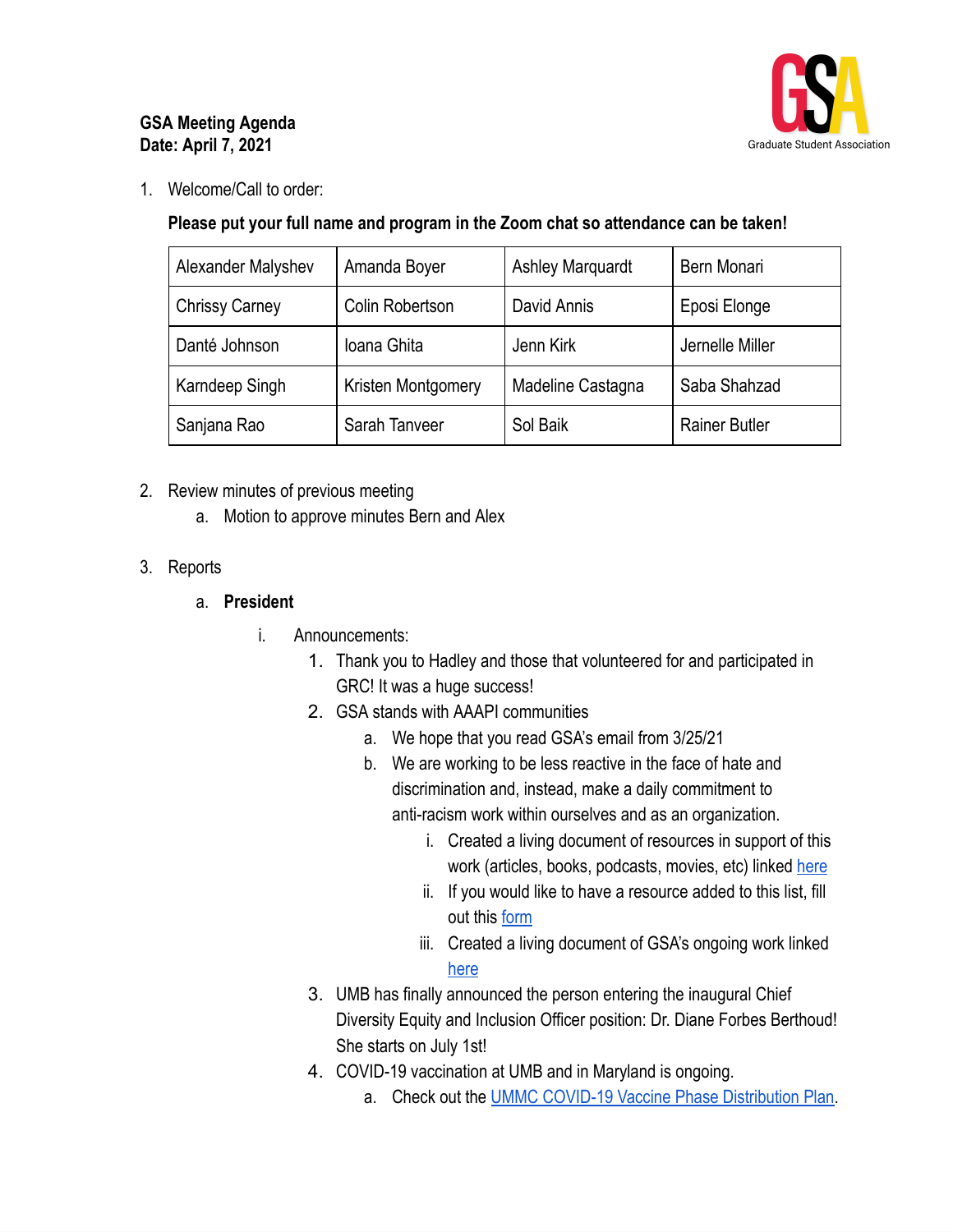The state of Maryland is vaccinating individuals in phases 1 through 2B.

- i. Vaccination locations: UMB's campus center, Baltimore Convention Center, M&T Bank Stadium, pharmacies, health department, etc
	- 1. [Article](https://elm.umaryland.edu/elm-stories/Elm-Stories-Content/UMB-Community-Encouraged-to-Register-for-Vaccine-Where-Available.php) that discusses various vaccination locations
- ii. Use this [form](https://elm.umaryland.edu/elm-stories/Elm-Stories-Content/Please-Let-UMB-Know-via-New-Form-if-You-Would-Like-to-be-Considered-for-Vaccine.php?utm_source=The%20Elm%20Weekly%2C%20Week%20of%20March%2029%2C%202021) to indicate to sign up to be considered to be vaccinated at UMB
- b. Want to volunteer at a mass vaccination site with other Maryland students? Register at this [link](https://www.givepulse.com/group/482016-State-of-Maryland-COVID-19-Vaccination-Site-Student-Volunteer-Program).
- c. UMB's campus center is looking for Spanish speaking people to volunteer at the vaccination site as UMB will be vaccinating the Latinx population.
	- i. Reach out to me if you or someone you know is able to help!
- 5. UMB has announced their "Return to Campus" Framework, linked [here](https://www.umaryland.edu/media/umb/novel-coronavirus-2019-ncov/2021-Return-to-Campus-Plan-3.31.21.pdf)
	- a. No more than 50% starting on June 1st
	- b. Work to have most students in-person by the fall
	- c. UMB Housing options are available for the summer and fall
		- i. More information about availability [here](https://www.umaryland.edu/housing/)
		- ii. Virtual Open House for students will be on Saturday, April 24th from 10-11:30AM. Be sure to register [here](http://survey.constantcontact.com/survey/a07ehrdmjkhkmp8wdkt/a001kmpac3rx/questions)
- 6. UMB is *still* offering a university wide book club discussion about the book
	- "How to be an Anti-Racist" by Dr. Ibram X. Kendi
		- a. If interested, email Nicole Palmore at nicole.palmore@umaryland.edu

# b. **Vice President**

- i. Announcements
	- 1. Social Activities Committee: Hoping to hold two, maybe even three, socials before the end of semester. Trivia, some kind of networking Happy Hour, and a TedTalk discussion. Keep an eye out for emails, and promote to your peers! Committee, if you have not answered Doodle poll already, please do so!
	- 2. USGA Announcements:
		- a. USGA officially added the new Equity/DEI Officer position to the e-board. This is a position that will be open to *all UMB students*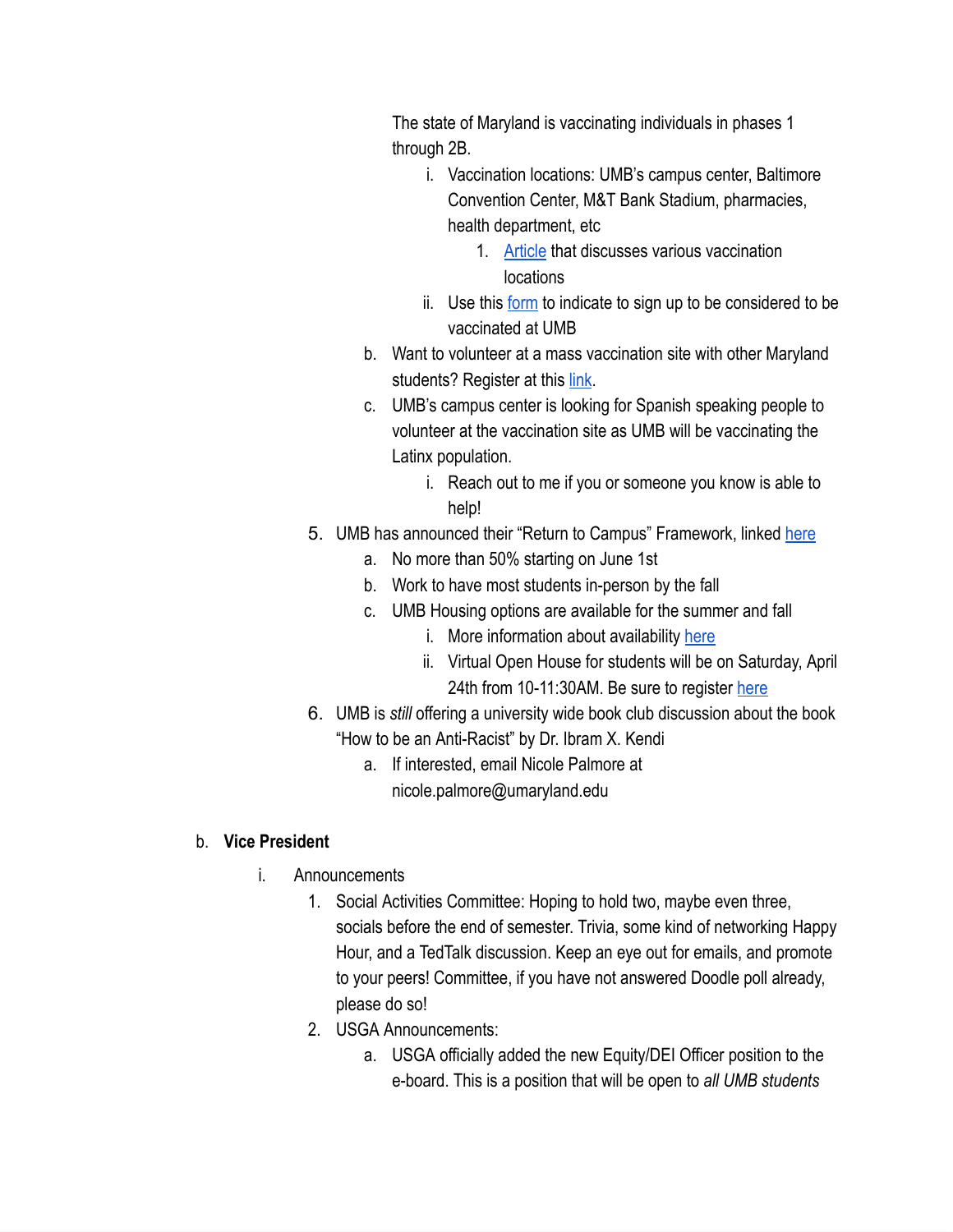who have been at school for at least six months. Keep an eye out for an announcement for applications if you are interested!

b. Meeting is next week, so if you have any concerns you'd like me to bring, let me know!

#### c. **Treasurer**

- 1. Current Balance in GSA checking account: \$7111.85
	- **a.** Pending Balance after GRC and WFH recipients receive awards: \$5989.99
	- **b.** Celeste will deposit if we go below \$5000
- 2. Pending Award Disbursement
	- a. Research Award: Successfully deposited award into student account
- 3. Finance Committee:
	- **a.** Thank you committee for scoring the Spring 2021 COVID WFH Award
	- **b.** Congratulations to our Spring 2021 recipients: Lujie Peng, Shisi He, Heather Mutchie and Kayleigh Majerkac

#### d. **Secretary**

- i. Announcements:
	- 1. Virtual GRC was a success! Thank you to everyone who helped through the planning process and day of! Hopefully next year, we'll be in SMC again! Check out the GRC webpage and the newest edition of the Grad Gazette to see session winners and advancement to candidacy recognition announcements. Please enjoy this picture of some of our tiny avatars!



2. Mental Health Initiatives

- 4.1.21 was the first Red Folder Training opened to all students. Dr. Silverman shared the [Seize the Awkward](https://seizetheawkward.org/) Campaign- a great resource for tips on starting conversations about mental health and suicide prevention.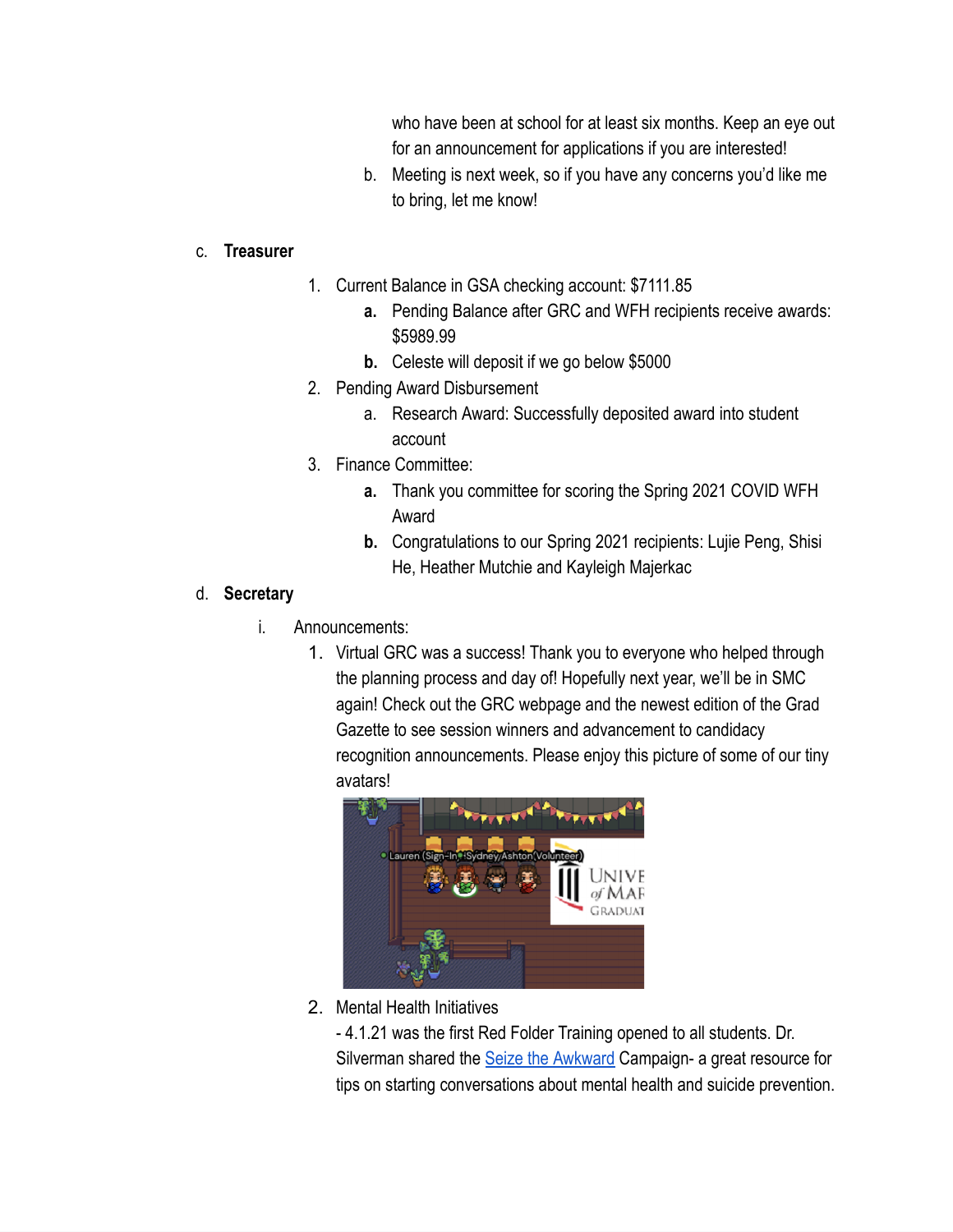

Look out for additional Red Folder Trainings opened to all students! There will also be a Red Folder Training on 4.19.21 for faculty and staff.

- -This week is National Public Health week- check out all of the events offered through the Wellness Hub and SCC here!
- 3. If you are graduating or can no longer be a rep next semester, please recruit a new rep for your program. I have a sample email if you would like a place to start!

### **e. Grad Council rep**

- i. Announcements:
	- 1. Professional Development Awards are open for the spring semester! Applications are due April 15th. This award provides funding for opportunities such as workshops, professional networking events, or trainings.
	- 2. If you ordered a shirt or mask and have not picked it up or somehow didn't get the email (some have been going to SPAM) please contact me so we can get you your shirt and/or mask! If you are interested in purchasing a shirt or mask please email me or type in the chat to ask more questions!
- ii. U of M grad council:
	- 1. UMBC and UMB are both discussing plans for fall semester classes (in person/online/mix of both)

### f. **PR**

- i. Announcements:
	- 1. April issue just released (Monday 04/05) check it out! Lots of great events happening this month, listed in the [DEI-related events column](https://www.graduate.umaryland.edu/gsa/gazette/April-2021/Upcoming-Events-on-Diversity-Equity--Inclusion/) 
		- a. Examples of these awesome events to encourage you to please read: weekly workshops on Thursday evenings where you learn some tools for dealing with anxiety; a discussion on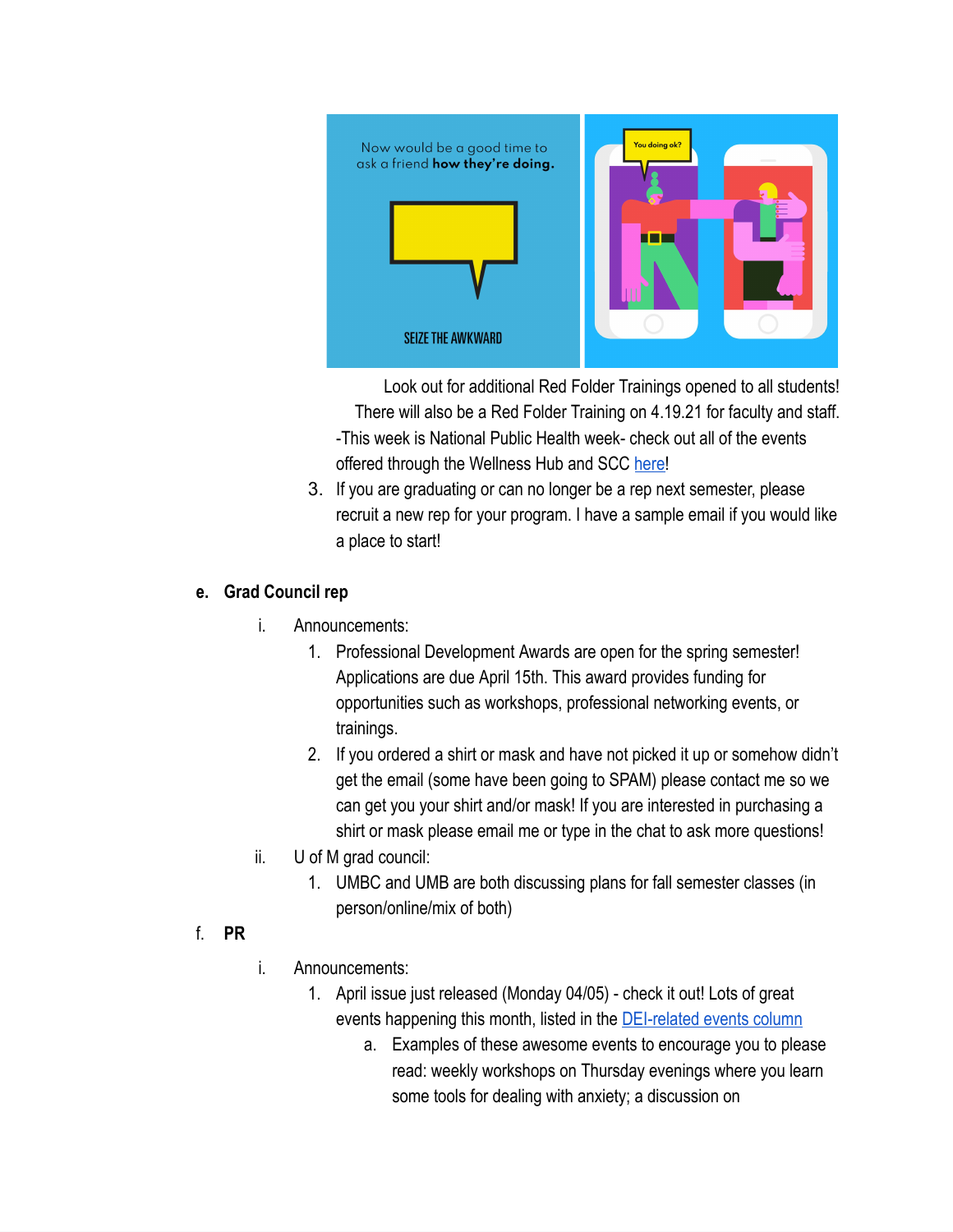gender-affirming care for transgender and gender non-confirming youth; a seminar on the alarmingly high rates of pregnancy- and childbirth-related deaths of Black moms in the US; and more!

- b. Please send me any news, events, announcements, personal pieces, etc!
- c. Newest column highlights a different volunteer organization around Baltimore each month. Let me know if you are aware of an organization you'd like to see in the spotlight!
- 2. Consider signing up for one of my subcommittees!
	- a. Communications: Help gather info and come up with story ideas for the monthly Grad Gazette
	- b. Volunteer/Outreach: Help find and plan volunteer opportunities within the Baltimore community
- ii. Communications Committee
	- 1. Have you volunteered at a mass vaccination site? Do you plan to in the future? Send me a selfie if you'd like to be highlighted in the Gazette!
- iii. Volunteer Committee:
	- 1. We have a budget for volunteer events that has not been used due to COVID, but we'd like to use it to purchase books for a book club [Martha's](https://marthasplace.org/)  [Place](https://marthasplace.org/) is hoping to start for their members. Martha's Place is a recovery center for women overcoming drug addiction and homelessness in Baltimore, and the books would be purchased through the pay-it-forward program at Charm City Books, a local independent bookstore located in Pigtown.
		- a. Committee vote to approve the use of the funds for this purpose
	- 2. We want to hold a donation collection event by the end of the semester! We envision having a few different drop-off days at (outdoor) locations around Baltimore where you could bring a variety of items you no longer need. More details to come! We are thinking of donating to **NEMAC** to support Baltimore women facing domestic abuse, but please feel free to let me know if you have any other ideas.
- g. Meyerhoff: No updates.
- h. NOVA: No updates.
- **i. Graduate School DEI committee (Nikita Aggarwal):**

### **\*\*Difficulties with seeking accommodations at UMB compared to other USM schools**

i. The committee commenced this year aiming towards professional development.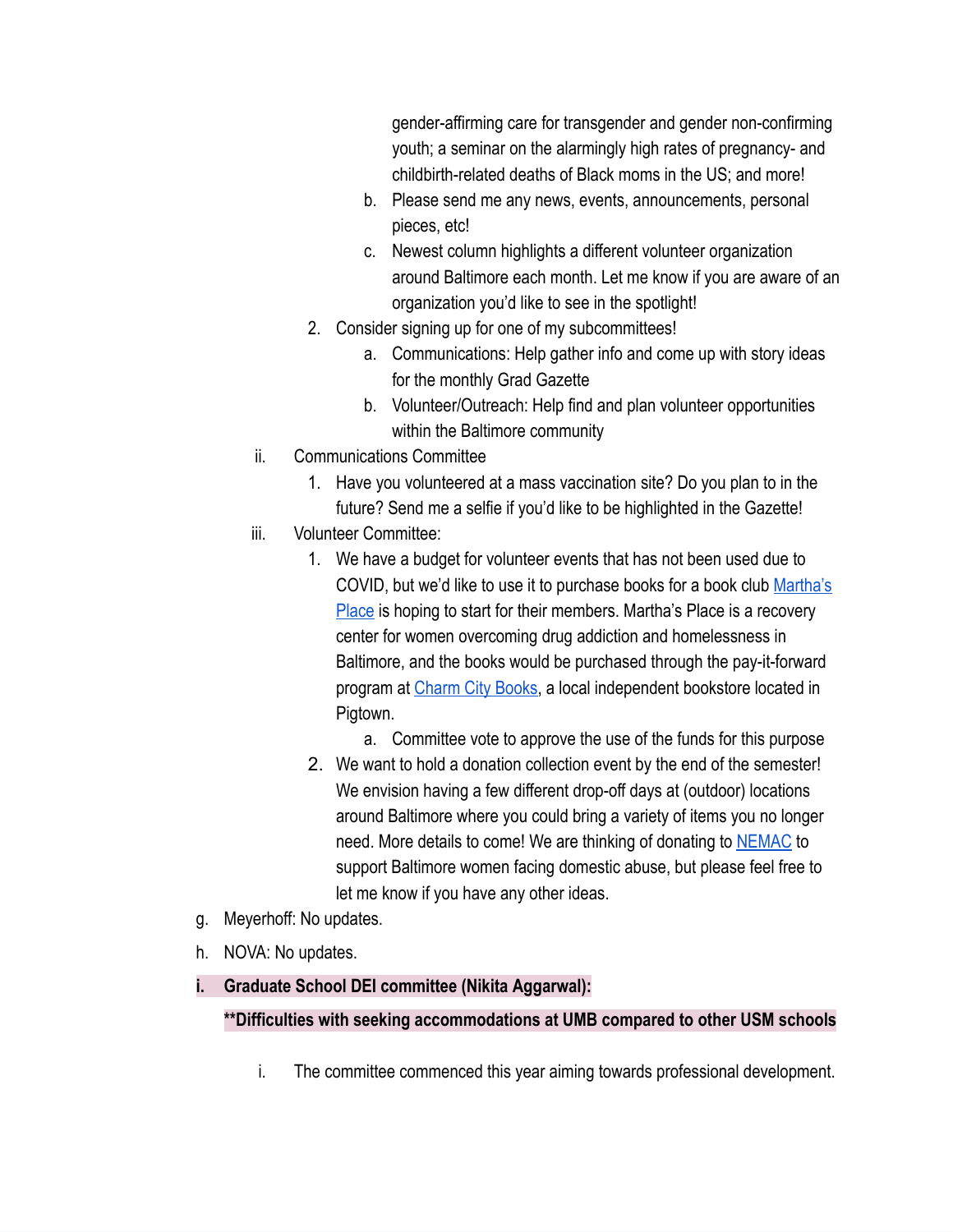To work on it Committee members review articles with the lens of bringing actionable items for the committee and graduate school. In monthly meetings, a member suggests a reading, podcast, a relevant article, etc for the group members to discuss within the DEI framework. In the month of March, our reading focused on exploring how academia's attachment to standard academic English connects with structures of systemic racism and White supremacy and can cause harm to students, especially students who are Black, Indigenous, or People of Color (BIPOC).

ii. Currently, DEI has divided itself into 6 sub-committees- **Strategic planning/policies, Human Resources, Curriculum/ Professional Development, Student Issues, Inclusion/Belonging** . Each of these works within the following three dimensions-

#### **Goals**

**KPI (Key performance indicators)** : A measurable value that demonstrates whether you are achieving your goal

**Target:** The benchmark you are aiming to achieve for your KPI

iii. The table shows how are these sub-committees divided and who are the members:

| <b>Strategic</b><br><b>Planning/Policies</b> | Human<br><b>Resources</b> | Curriculum/Professional<br><b>Development</b> | <b>Student Issues</b>    | Inclusion/Belonging     |
|----------------------------------------------|---------------------------|-----------------------------------------------|--------------------------|-------------------------|
| Jenny, Courtney, Shani,                      | Meghan,                   | Isabell, Hyun-Jin, James Wright,              | Taylor, Keith Brooks,    | Kerry, Dennis, Alaysia, |
| Flav                                         | Laniara, Bonnie           | <b>Dixie</b>                                  | Erin Golembewski, Nikita |                         |

iv. As part of the student committee we are to work towards the following goals:

- a. Create radically affordable access to graduate education for marginalized communities
- b. Devote considerable resources to soliciting applications from a broad spectrum of potential candidates.
- c. Devote considerable resources to address students' concerns and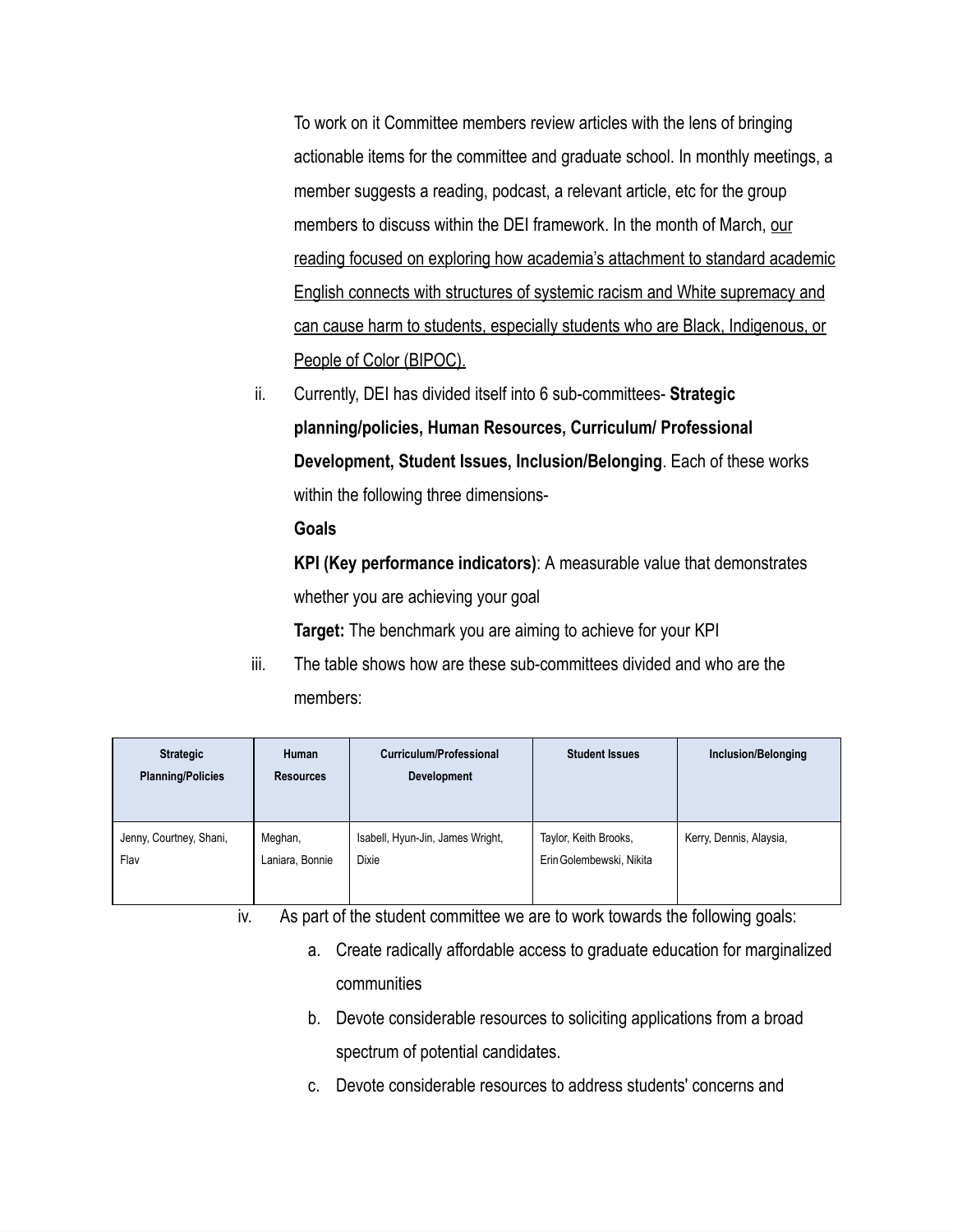develop their sense of community.

- d. Develop tracking and evaluation tools to evaluate the effectiveness of recruitment and retention programs
- v. It would be great to hear some thoughts/suggestions/perspectives of the GSA members on these goals and I would love to take those forward to the DEI committee. I could also share the KPI markers set by the committee for these goals in our next GSA meeting.
- vi. DEI has also worked on creating a shared language document to understand what diversity, equity, inclusion, and anti-racism mean for individuals.

# **j. Program Rep Updates/Questions/Concerns:**

i.

- 4. Old Business:
	- a. Meet & Confer updates
		- i. Meeting occurred on 03/18/21
		- ii. Discussed:
			- 1. Graduate School CDEIO position
				- a. Shani Fleming
			- 2. Mental Health
				- a. RED Folder training & Mental First Aider training updates -Faculty and Staff Red Folder Training- 4.19.21
				- b. Dr. Lily mentioned that the counseling center reported that utilization of their services by students was up 65% compared to January 2020
			- 3. GRA Stipends
				- a. Roger Ward will be assisting to help us establish a transparent and annual review process
					- i. May be through budgeting process
				- b. Other updates in New Business (below)
			- 4. Vaccine distribution & equity
				- a. UMB is charged to vaccinate the city's Latinx population
				- b. The Community Engagement Center is helping city residents register for the vaccine online. Look for a volunteer opportunity soon (hopefully!)
			- 5. Discussion on the graduate student experience
				- a. Created a plan to present to different upper level admin groups on this topic with the goal that it will aid in their awareness of graduate students and be incorporated into their decision-making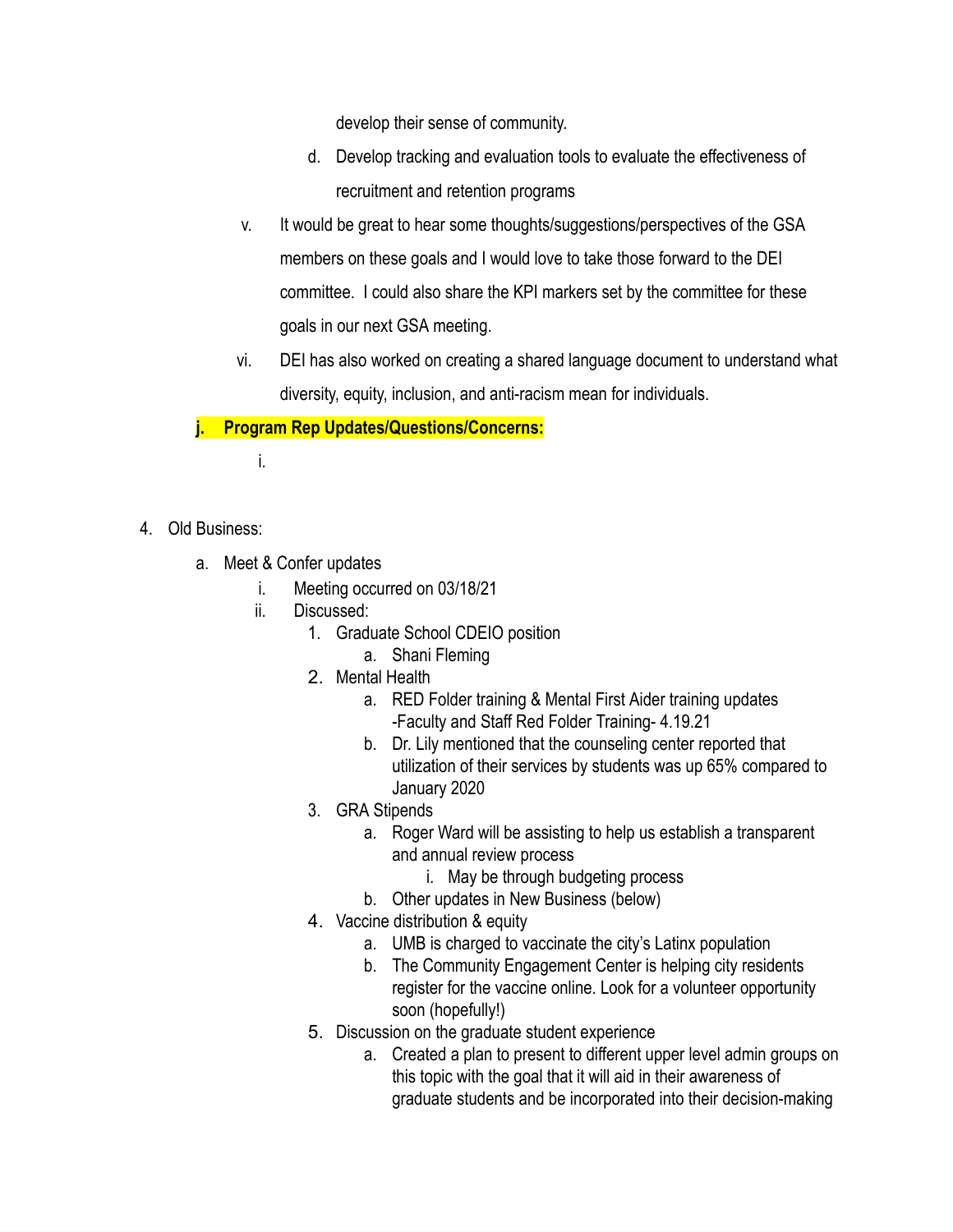- b. Will be working on a presentation look out for ways to help with this soon!
- iii. Planned next agenda items:
	- 1. GRA Stipend Updates follow up on opportunity for Budgeting office to head stipend reviews
	- 2. Anything else that we should bring to their attention?
- b. SafeRides and SafeWalk perimeter
	- i. Still waiting for the data of local student addresses needed for this assessment but will be addressed at upcoming meeting on Friday April 9th
- 5. New Business:
	- a. Parking & Transportation
		- i. Anticipate to have the UMB Shuttle back by the late summer or fall
			- 1. Students will be notified in advance upon Shuttle "re-opening" date
		- ii. Reminder SafeRides has resumed!
	- b. UMB Police & Safety
		- i. Working to improve BlueLight system on campus
		- ii. Working to create a safety feature within the UMB app
		- iii. Working with Baltimore City (Department of Public Works) to improve lighting in the city
			- 1. Please email me if you have suggestions for places to improve city lighting
		- iv. Next Citizens Advisory Committee meeting is on Friday April 9th
		- v. Resources added in discussion about Baltimore:
			- Call or use 311 app

<https://apps.urban.org/features/baltimore-investment-flows/> [https://www.baltimoresun.com/citypaper/bcpnews-two-baltimores-the-white-l-vs-t](https://www.baltimoresun.com/citypaper/bcpnews-two-baltimores-the-white-l-vs-the-black-butterfly-20160628-htmlstory.html)  [he-black-butterfly-20160628-htmlstory.html](https://www.baltimoresun.com/citypaper/bcpnews-two-baltimores-the-white-l-vs-the-black-butterfly-20160628-htmlstory.html)

- c. GRA Stipend
	- i. Current updates:
		- 1. GPILS is moving forward with their stipend increases starting on July 1, 2021
		- 2. Efforts for increases in other programs are ongoing
			- a. Erin Golembewski has continued to meet with program directors and coordinators to determine how programs can increase their stipend
				- i. Programs want to support their students
			- b. We have the opportunity to provide sample monthly budgets from UMB students on GRAs across programs
				- i. This is huge!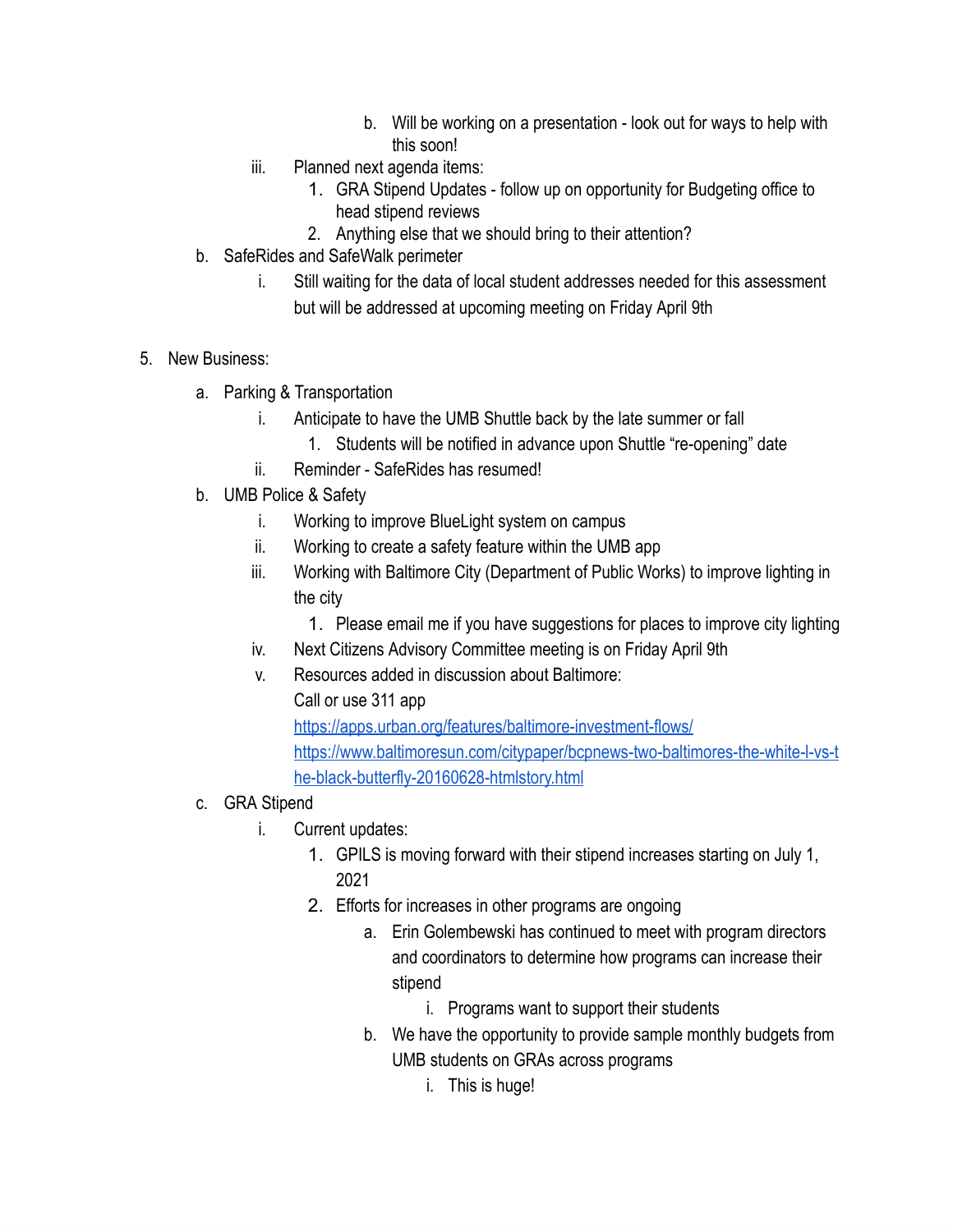- ii. Calling all reps from Nursing, Dental, Social Work, Pharmacy & Gerontology programs! We would like to include your budgets in our document
- iii. Participation can be anonymous.
- iv. Reach out to any of the officers if you are interested in contributing to this!
- 3. We are also pushing for a transparent, annual stipend assessment for all programs:
	- a. Roger Ward has committed to helping establish this process for us. Will update on this soon!
- ii. Thoughts or questions on this?
	- 1.
- iii. ICYMI: UMB HR conducted salary reviews which include the assessment of graduate student assistantships. HR shared their recommendations with all programs in the Graduate School the week of February 15th, and Erin Golembewski was scheduled to meet with program directors the week of February 22nd
	- 1. GPILS conducted their own assessment and notified GPILS students of their \$2K stipend increase prior to the results of the HR review. However, even after the HR recommendations have been sent out, there has not been any updates announced for non-GPILS students
	- 2. Current GRA stipends are not sufficient for living in Baltimore City in 2021 and are not equitable across programs
- d. GSA E-board with Shani Fleming, new CDEIO from the Graduate School
	- i. Position just started in January 2021 so she is on a "listening tour" of UMB
	- ii. We look forward to working with her in the future!
- e. GSA Executive Board Nominations
	- i. Procedure:
		- 1. Nominations will be accepted, starting today, and will continue to be accepted at the start of our May meeting on May 5th at 5PM.
		- 2. A rep may nominate themselves or nominate another rep for a position. Each nomination must be seconded.
		- 3. If nominated, you can indicate that you accept the nomination by emailing Emily Smith at umb.gsa.president@gmail.com.
	- ii. Positions:
		- 1. President Sydney Ashton
		- 2. Vice President Rainer Butler
		- 3. Treasurer Gillian Mbambo
		- 4. Secretary Hadley Bryan